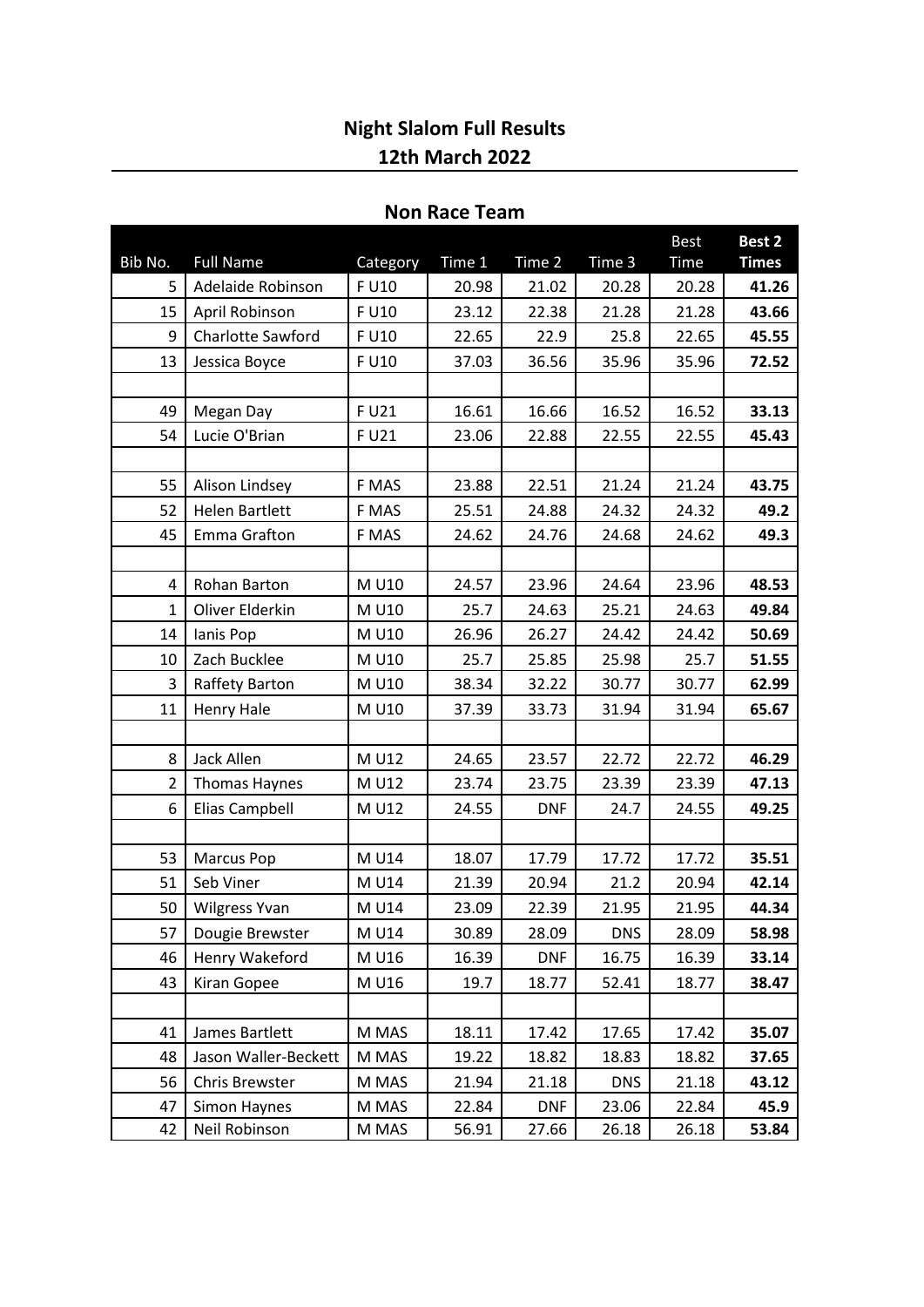| Bib No. | <b>Full Name</b>       | Category | Time 1     | Time 2     | Time 3     | <b>Best</b><br><b>Time</b> | Best 2<br><b>Times</b> |
|---------|------------------------|----------|------------|------------|------------|----------------------------|------------------------|
| 29      | <b>Betsy Cheongvee</b> | F U10    | 17.76      | 17.55      | 17.56      | 17.55                      | 35.11                  |
|         |                        |          |            |            |            |                            |                        |
| 22      | Olivia Pownall         | F U12    | 18.74      | 18.74      | 18.77      | 18.74                      | 37.48                  |
|         | Georgina Lavers-       |          |            |            |            |                            |                        |
| 27      | Grafton                | F U12    | 20.88      | 21.06      | 21.05      | 20.88                      | 41.93                  |
| 28      | Sophie Bellwood        | F U12    | 21.52      | <b>DNF</b> | 21.95      | 21.52                      | 43.47                  |
| 31      | Ocean Sims             | F U12    | 23.2       | 23.21      | 23.45      | 23.2                       | 46.41                  |
|         |                        |          |            |            |            |                            |                        |
| 94      | Antonia Watson         | F U14    | 16.56      | 16.36      | 16.35      | 16.35                      | 32.71                  |
| 112     | Jemima Fiske           | F U14    | <b>DNF</b> | 18.17      | 18.24      | 18.17                      | 36.41                  |
|         |                        |          |            |            |            |                            |                        |
| 92      | Lucy Kinge             | F U16    | 15.7       | 15.43      | 15.67      | 15.43                      | 31.1                   |
| 108     | Heidi Gibbs            | F U16    | 16.32      | 16.04      | 15.85      | 15.85                      | 31.89                  |
| 100     | Imogen Lincoln         | F U16    | 16.49      | 16.46      | 16.03      | 16.03                      | 32.49                  |
| 99      | Isabel Montgomery      | F U16    | 16.81      | 16.55      | 16.62      | 16.55                      | 33.17                  |
| 88      | Mirabelle Harden       | F U16    | 16.74      | 16.84      | 16.65      | 16.65                      | 33.39                  |
| 117     | Zoe Cozens             | F U16    | 18.06      | 18         | 17.97      | 17.97                      | 35.97                  |
|         |                        |          |            |            |            |                            |                        |
| 102     | Axel Green             | F U18    | 16.03      | 15.91      | 14.73      | 14.73                      | 30.64                  |
| 82      | <b>Hettie Rich</b>     | F U18    | 17.78      | 18.22      | 18.18      | 17.78                      | 35.96                  |
|         |                        |          |            |            |            |                            |                        |
| 89      | Megan Skipper          | F SEN    | 14.63      | 14.45      | 14.35      | 14.35                      | 28.8                   |
| 95      | Alice Baldwin          | F SEN    | 17.48      | 17.18      | 17.02      | 17.02                      | 34.2                   |
|         |                        |          |            |            |            |                            |                        |
| 97      | Melissa Sampson        | F MAS    | 18.26      | 18.1       | 17.88      | 17.88                      | 35.98                  |
|         |                        |          |            |            |            |                            |                        |
| 87      | Sonny Hartnell         | M U14    | 15.33      | 15.35      | 15.15      | 15.15                      | 30.48                  |
| 84      | Jacob Kinge            | M U14    | 15.95      | 16.15      | 15.75      | 15.75                      | 31.7                   |
| 103     | <b>Rufus Snelling</b>  | M U14    | 16.43      | 16.17      | 15.88      | 15.88                      | 32.05                  |
|         |                        |          |            |            |            |                            |                        |
| 21      | <b>Brooklyn Simons</b> | M U10    | 40.6       | 22.98      | 23.16      | 22.98                      | 46.14                  |
|         |                        |          |            |            |            |                            |                        |
| 26      | Isaac Cheongvee        | M U12    | 15.83      | 15.47      | <b>DNF</b> | 15.47                      | 31.3                   |
| 30      | Lewy Ward              | M U12    | 16.01      | 16.15      | 15.71      | 15.71                      | 31.72                  |
| 23      | Alfie Rich             | M U12    | 17.39      | 17.18      | 16.83      | 16.83                      | 34.01                  |
|         | James Waller-          |          |            |            |            |                            |                        |
| 25      | <b>Beckett</b>         | M U12    | 18         | 18.15      | 18.51      | 18                         | 36.15                  |
| 24      | <b>Chase Simons</b>    | M U12    | 19.83      | 19.25      | 19.45      | 19.25                      | 38.7                   |

**Race Team**